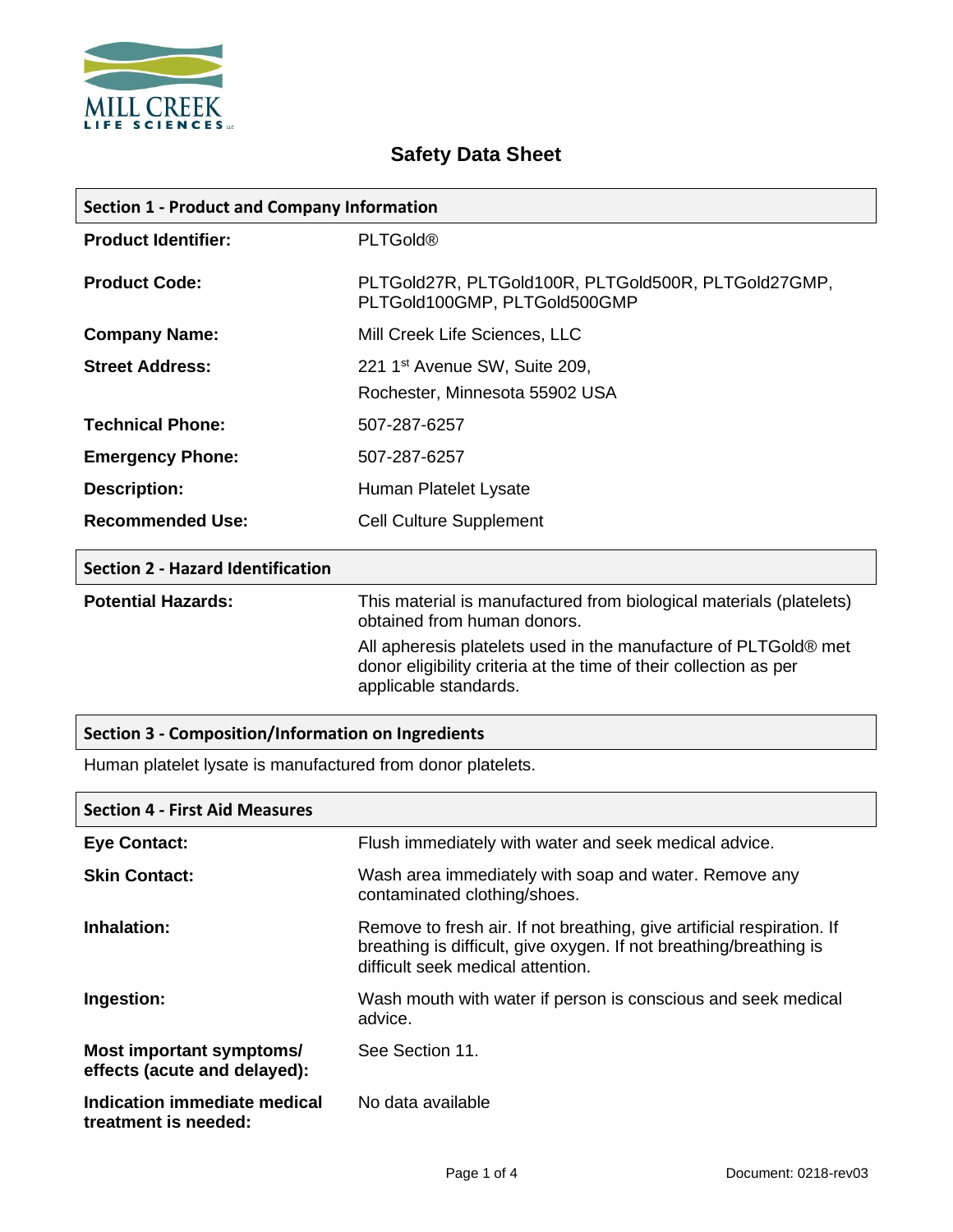

| <b>Section 5 - Fire Fighting Measures</b>                                          |                                                                                                                                                                                                                                                                                                                            |
|------------------------------------------------------------------------------------|----------------------------------------------------------------------------------------------------------------------------------------------------------------------------------------------------------------------------------------------------------------------------------------------------------------------------|
| Suitable extinguishing media:                                                      | Standard extinguishing media/equipment is sufficient.                                                                                                                                                                                                                                                                      |
| Specific hazards arising from<br>the chemical:                                     | Use of this product in accordance with Standard Precautions<br>should not result in flammable or explosive mixtures being formed.                                                                                                                                                                                          |
| Special protective equipment<br>and precautions for fire<br>fighters:              | Standard protective equipment is sufficient.                                                                                                                                                                                                                                                                               |
| <b>Section 6 - Accidental Release Measures</b>                                     |                                                                                                                                                                                                                                                                                                                            |
| <b>Personal precautions,</b><br>protective equipment, and<br>emergency procedures: | See sections 7 and 8.                                                                                                                                                                                                                                                                                                      |
| <b>Methods and materials for</b><br>containment and clean up:                      | Absorb material using common absorbent materials. Clean spill<br>area with disinfectant used for biologic materials. Deposit waste in<br>appropriate waste containers for removal and disposal as per<br>Section 13.                                                                                                       |
| <b>Section 7 - Handling and Storage</b>                                            |                                                                                                                                                                                                                                                                                                                            |
| Precautions for safe handling:                                                     | Follow Standard Precaution procedures.                                                                                                                                                                                                                                                                                     |
| <b>Conditions for safe storage:</b>                                                | Store at -20°C or colder until ready for use. Product may be stored<br>short term at 4°C. Keep closed when not in use.                                                                                                                                                                                                     |
| <b>Section 8 - Exposure Controls/Personal Protective Equipment</b>                 |                                                                                                                                                                                                                                                                                                                            |
| <b>Exposure Limits:</b>                                                            | Not Applicable; no exposure limit.                                                                                                                                                                                                                                                                                         |
| <b>Appropriate engineering</b><br>controls:                                        | Ventilation is recommended for normal product usage. Area<br>ventilation is usually adequate. If ventilation is insufficient wear<br>suitable respiratory equipment.                                                                                                                                                       |
| Individual protection measures:                                                    | Protective gowning materials should be worn to limit exposure to<br>eyes, skin and mucous membranes including splash resistant<br>safety goggles/glasses, chemical resistant gloves, and impervious<br>clothing appropriate to the quantity and usage. Dispose of<br>contaminated gowning materials in biohazardous waste. |
|                                                                                    | Follow Standard Precaution procedures when using this product.<br>Wash hands thoroughly with soap and water after using this<br>product.                                                                                                                                                                                   |
| <b>Section 9 - Physical and Chemical Properties</b>                                |                                                                                                                                                                                                                                                                                                                            |

| Appearance:     | Physical state is translucent amber liquid. |
|-----------------|---------------------------------------------|
| Odor:           | No Data Available                           |
| Odor threshold: | No Data Available                           |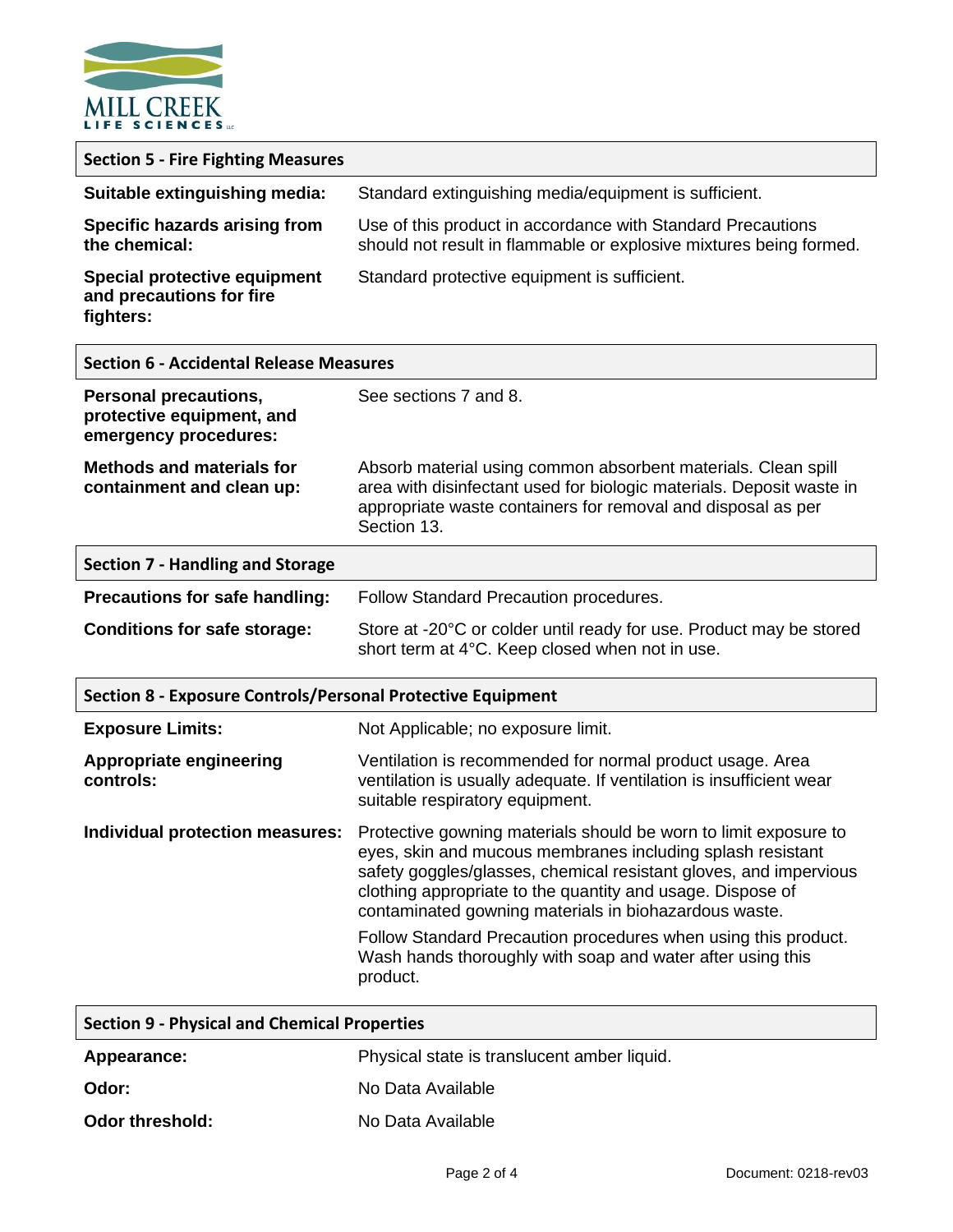

| pH:                                              | $6.8 - 7.8$                                                               |
|--------------------------------------------------|---------------------------------------------------------------------------|
| <b>Melting/freezing point:</b>                   | No Data Available                                                         |
| Initial boiling point/range:                     | No Data Available                                                         |
| <b>Flash point:</b>                              | No Data Available                                                         |
| <b>Evaporation rate:</b>                         | No Data Available                                                         |
| Flammability (solid, gas):                       | No Data Available                                                         |
| Upper/Lower flammability or<br>explosive limits: | No Data Available                                                         |
| Vapor pressure/density:                          | No Data Available                                                         |
| <b>Relative density:</b>                         | 1.021 $g/mL$                                                              |
| Solubility(ies):                                 | <b>Hydrophilic</b>                                                        |
| <b>Partition coefficient:</b>                    | No Data Available                                                         |
| <b>Auto-ignition temp.:</b>                      | No Data Available                                                         |
| <b>Decomposition temp.:</b>                      | No Data Available                                                         |
| <b>Viscosity:</b>                                | Variable; gel formation may occur due to presence of clotting<br>factors. |

| <b>Section 10 - Stability and Reactivity</b>   |                                                                                                                 |
|------------------------------------------------|-----------------------------------------------------------------------------------------------------------------|
| <b>Reactivity:</b>                             | Product is nonreactive under normal conditions of storage and use.                                              |
| Stability:                                     | Product is stable under normal conditions of storage and use.                                                   |
| <b>Possibility of hazardous</b><br>conditions: | Use of these products in accordance with Good Laboratory<br>Practices should not result in hazardous reactions. |
| <b>Conditions to avoid:</b>                    | No Data Available                                                                                               |
| Incompatible materials:                        | No Data Available                                                                                               |
| <b>Hazardous decomposition</b><br>products:    | No Data Available                                                                                               |

### **Section 11 - Toxicological Information**

| <b>Toxicological effects:</b>                               |                   | Eye Contact: No Data Available  |
|-------------------------------------------------------------|-------------------|---------------------------------|
|                                                             |                   | Skin Contact: No Data Available |
|                                                             | Inhalation:       | No Data Available               |
|                                                             | Ingestion:        | No Data Available               |
| Symptoms related to physical,<br>chemical and toxicological | No Data Available |                                 |

**characteristics:**